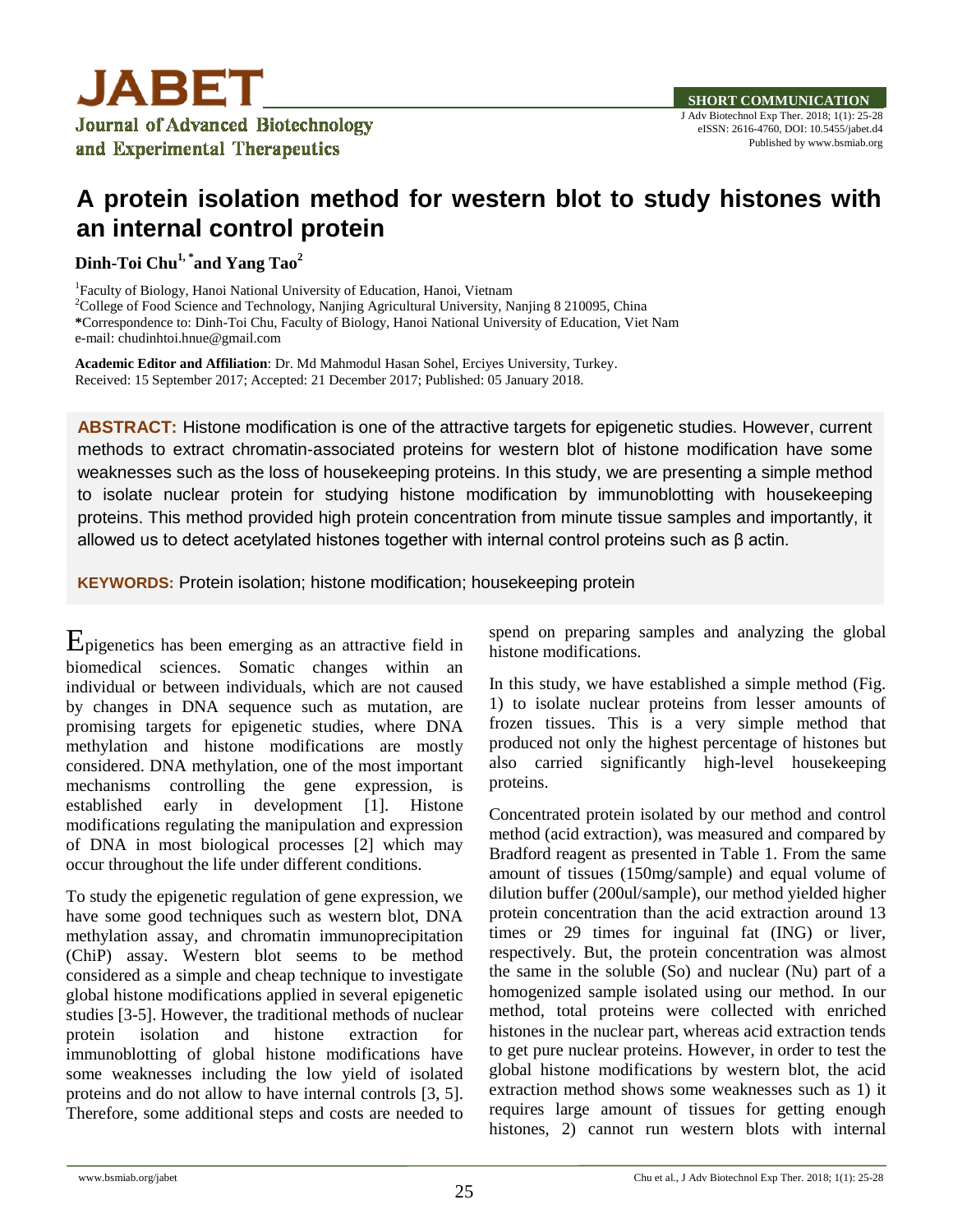controls, and 3) isolated histones cannot be stored for a long period of time because they were extracted by 0.2N HCl. With such high protein concentration, our method

showing low expressed acetylated histone 3. This result indicated that chromatins were abundant in the nucleus allowed us to run several western blots to check global modifications for all interested histones.



**Figure 1. Our method to isolate soluble and nuclear proteins.** Soluble and nuclear proteins were isolated using ice-cold radioimmune precipitation assay buffer (RIPA) modified from a protocol we had done [6-8]. RIPA buffer includes 50 mM Tris, 150 mM NaCl, 1 mM EDTA, 0.1% SDS, 1% Nonodet P-40 (NP40), 0.25% sodium deoxycholate, and 0.02% sodium azide in ddH2O. 150mg of frozen mouse inguinal fat tissues (ING) or frozen liver was homogenized in 1ml of ice-cold RIPA supplemented with phenylmethylsulfonyl fluoride (PMSF – Sigma, P7626), protease inhibitor cocktail (Sigma, P8340) and PhosStop (PhosStop - Roche, 4906837001) (1). Homogenized samples were incubated on ice for 1h (2), and sonicated by VibraCell Sonicator at 40% of the sonicator's amplitude with 3 times for 1 min (3), and then centrifuged at 10000g for 15 min at 4ºC (4). Upper liquid phase (Soluble - So) was transferred into a new 1.5ml Eppendorf for membrane and plasma proteins (5a). Pellet plus around 200µl under liquid phase (Nuclear - Nu) was kept for nuclear proteins (5b). In case of fat tissues, the fat fraction on the top of samples was carefully removed after centrifuging. Pellet was dissolved in under liquid phase by pipetting. In the control method, histone extraction was done from 150mg of frozen ING and liver of mice according to the Abcam's protocol (http://www.abcam.com/protocols/histone-extraction-protocol-for-western-blot) using Triton Extraction Buffer, this buffer contains PBS 1X, 0.5% Triton X100 (V/V), 2mM PMSF, 0.02% Sodium azide (W/v) (NaN3). Histones were extracted by 0.2N HCl over night at 4°C (Acid). Protein concentration in both methods was measured using Bradford reagent (Sigma, B6916).

In order to confirm the enrichment of nuclear proteins are isolated by our method, we performed the western blot using a specific antibody against acetylated histone 3, has been considered as one of the most common chromatins. As shown in the Fig.2, the nuclear parts (Nu) of both inguinal fat (ING) (lane 2) and liver (lane 4) showing strong acetylated histone 3 expression, whereas the soluble parts (So) (lane 1 or 3) from same samples

Parts (Nu) isolated by our method, even we had similar protein concentrations in the Nu and So parts of the samples (Table 1). The expression of acetylatedhistone 3 was also found from the pure histones (lane 5, 6 and 7) purified by acid extraction method, because of low protein concentration was given by this method. We were unable to load more than 20µg protein/gel-well to get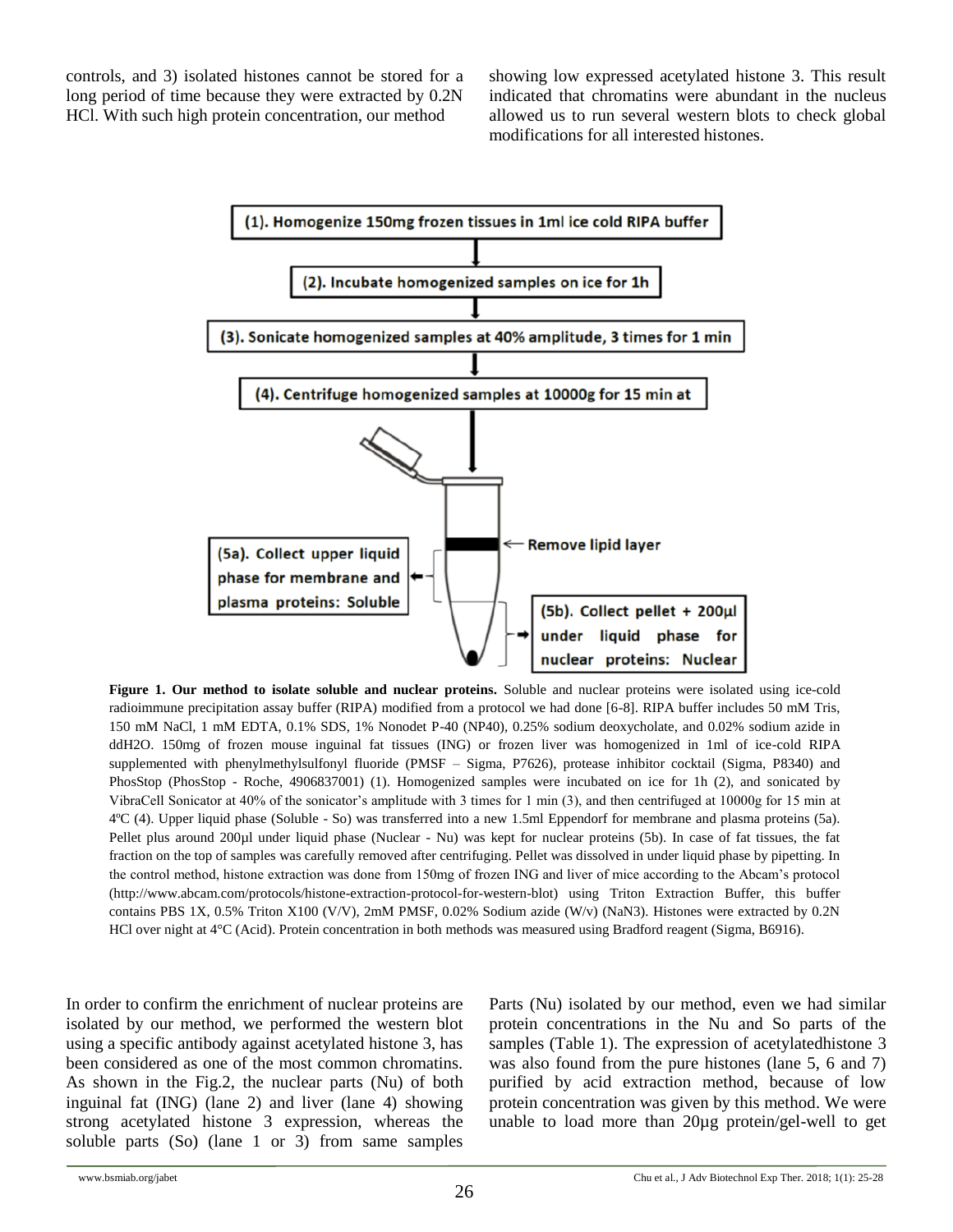stronger signals, this is one of the weaknesses of acid extraction method.

**Table 1. Protein concentration of from different samples** 

| <b>Isolation</b><br>methods | <b>Sample</b><br>ID | <b>Tissue</b><br>weight (mg) | <b>Isolated</b><br>proteins | <b>Concentration</b><br>$(\mu g/\mu l)$ | <b>Total amount</b><br>$(\mu$ g/200 $\mu$ l) |
|-----------------------------|---------------------|------------------------------|-----------------------------|-----------------------------------------|----------------------------------------------|
| Our<br>method               | ING <sub>1</sub>    | 150                          | Soluble (So)                | 6.13                                    | 1225.47                                      |
|                             | ING <sub>2</sub>    |                              | Nuclear (Nu)                | 6.36                                    | 1272.73                                      |
|                             | Liver 1             | 150                          | Soluble (So)                | 20 77                                   | 4154 10                                      |
|                             | Liver <sub>2</sub>  |                              | Nuclear (Nu)                | 19 94                                   | 3987.70                                      |
| Acid<br>extraction          | ING <sub>1</sub>    | 150                          | Nuclear (Nu)                | 0.47                                    | 94.50                                        |
|                             | Liver <sub>2</sub>  | 150                          | Nuclear (Nu)                | 0.68                                    | 136.20                                       |

*ING: Inguinal fat tissues; Liver: Liver tissues*

In the immunoblotting assay, it is better to have internal controls to confirm the equal amount of loaded proteins to normalize the quantified data. Internal controls (normalization controls) are the proteins of



**Figure 2. Our protein isolation method gave strong signals of acetylated histone 3 and internal control (β-actin).** Acetylated histone 3 (H3) and β-actin (B. Actin) in protein isolated by our and control methods were detected by western blot as described [9, 10, 6]. Blots were incubated with antibodies against acetyl histone 3 (rabbit anti acetyl H3 – Millipore, Cat. # 06-599) (1:1000),  $\beta$  actin (mouse anti  $\beta$  actin –Abcam, Ab6276) (1:10000). Specific antibody-antigen complexes were detected using fluorescent-labeled secondary antibodies (goat anti-rabbit IRDye 800, Rockland, 611-132-122; goat anti-mouse IRDye 800, Rockland, 610-730-124). Bands were visualized and quantified using the Odyssey imaging system (Licor Bioscience).

housekeeping genes such as β actin, glyceraldehyde-3 phosphate dehydrogenase (GAPDH), hypozanthine phosphoribosyltransferase 1 (HPRT1), and ribosomal protein large P1 (RPLP1) [\[11,](#page-3-0) [12\]](#page-3-1). Westernblots are used to study histones or their modifications use coomassie blue-stained gels to demonstrate equal loading [\[3,](#page-2-2) [5\]](#page-2-3). In our protein isolation method, we collected the part of samples having high chromatins, so our samples still had

nuclear proteins as well as proteins of housekeeping genes. Therefore, this method allowed us to have the internal controls, such as β-actin in the blot (Fig. 2). As shown in Fig. 2, from lane (1) to (4); the signals of  $\beta$ actin were strong and equal in both So and Nu parts of one tissue, and in both fat (ING) and liver samples. As expected, acid extraction methods did not give any signal of β-actin in both fat and liver samples (lane 5 to 7 of Fig. 2).

The results of the current study indicate that this alternative protein isolation method is a better choice to study chromatins and other proteins as well. Moreover, this method offers several advantages including small amount of tissue samples giving high protein concentration, one gel for both targeted and control proteins, and it was simple. However, this method is only suitable for studying global expressions of proteins by western blot not by other methods such as ChiP assay as it does not yield pure chromatins.

## **CONFLICTS OF INTEREST**

The authors declare that they have no conflict of interest.

## **REFERENCES**

- <span id="page-2-0"></span>[1] Patterson K, Molloy L, Qu W, Clark S. DNA Methylation: Bisulphite Modification and Analysis. J Vis Exp. 2011:e3170.
- <span id="page-2-1"></span>[2] Bannister AJ, Kouzarides T. Regulation of chromatin by histone modifications. Cell Res. 2011;21:381-95.
- <span id="page-2-2"></span>[3] Trojer P, Zhang J, Yonezawa M, Schmidt A, Zheng H, Jenuwein T, et al. Dynamic Histone H1 Isotype 4 Methylation and Demethylation by Histone Lysine Methyltransferase G9a/KMT1C and the Jumonji Domaincontaining JMJD2/KDM4 Proteins. Journal of Biological Chemistry. 2009;284:8395-405.
- <span id="page-2-3"></span>[4] Wellen KE, Hatzivassiliou G, Sachdeva UM, Bui TV, Cross JR, Thompson CB. ATP-Citrate Lyase Links Cellular Metabolism to Histone Acetylation. Science. 2009;324:1076-80.
- [5] Zhang Q, Ramlee MK, Brunmeir R, Villanueva CJ, Halperin D, Xu F. Dynamic and distinct histone modifications modulate the expression of key adipogenesis regulatory genes. Cell Cycle. 2012;11:4310- 22.
- [6] Chu DT, Malinowska E, Gawronska-Kozak B, Kozak LP. Expression of Adipocyte Biomarkers in a Primary Cell Culture Models Reflects Preweaning Adipobiology. Journal of Biological Chemistry, 2014; 289(26): 18478- 88.
- [7] Jura M, Jarosławska J, Chu DT, Kozak LP. Mest and Sfrp5 are biomarkers for healthy adipose tissue. Biochimie, 2016; 124: 124-33.